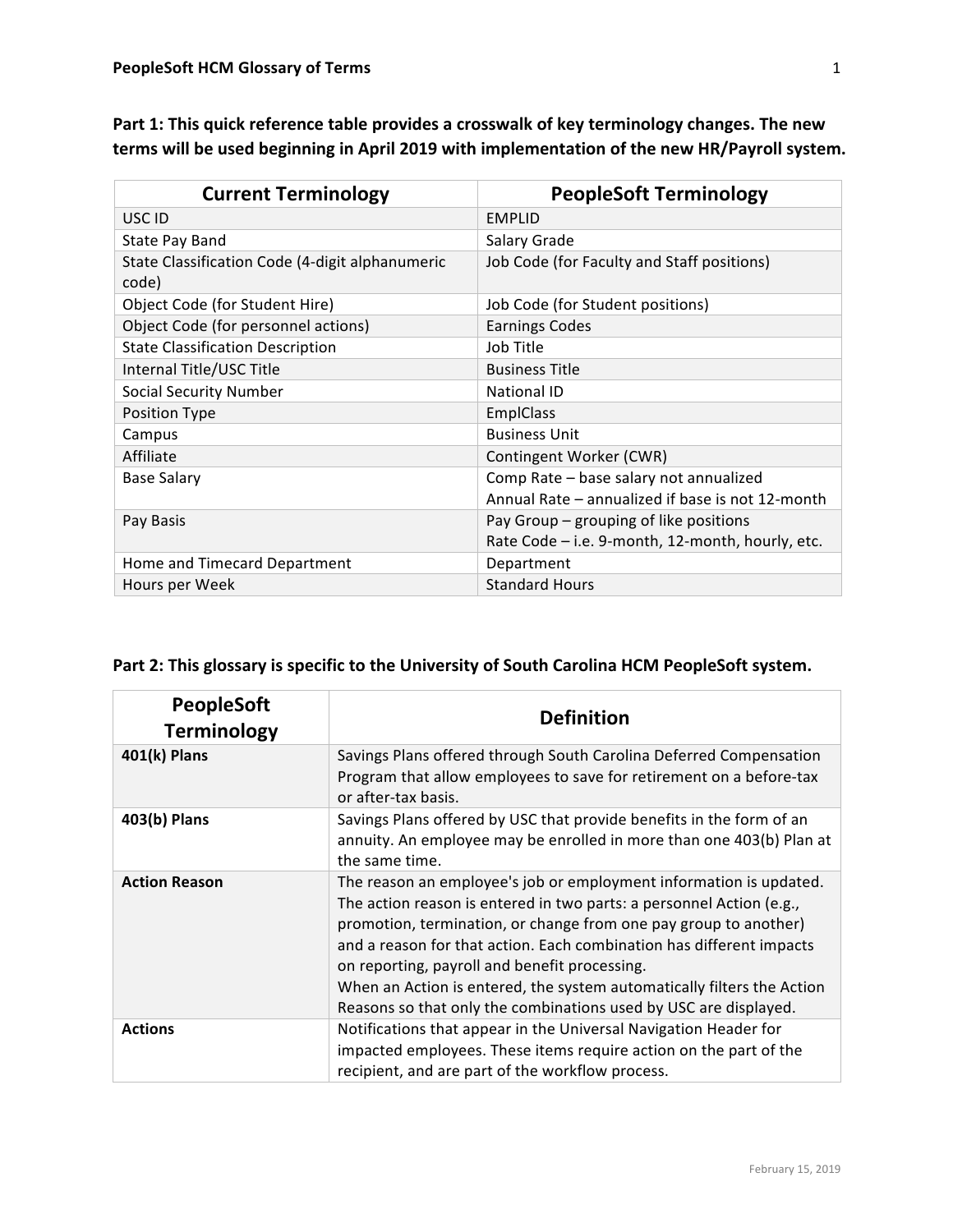| Add                                           | Used when the user needs to create a new Run Control ID or system<br>configuration value.                                                                                                                                                                                                                                                                |
|-----------------------------------------------|----------------------------------------------------------------------------------------------------------------------------------------------------------------------------------------------------------------------------------------------------------------------------------------------------------------------------------------------------------|
| <b>Additional Pay</b>                         | These are non-base pay adjustments at USC based on earnings codes.<br>These actions are formerly called supplements.                                                                                                                                                                                                                                     |
| <b>Advanced Search</b>                        | An option that displays additional fields that may be used when<br>searching for particular information on a page within PeopleSoft. This<br>is the default option for most pages containing employee-specific data.<br>The user can toggle between the Advanced Search and Basic Search on<br>an ad hoc basis for each page containing a search record. |
| <b>Affiliate</b>                              | A person who is working at USC, but who is not an employee of USC<br>(e.g., a contractor)                                                                                                                                                                                                                                                                |
| <b>Alerts</b>                                 | Announcements or notifications that appear in the Universal<br>Navigation Header for impacted employees. These items do not<br>require action on the part of the recipient, but are informational only.                                                                                                                                                  |
| <b>Annual Rate</b>                            | Base salary for 12-month employees. For non-12 month employees,<br>this field shows the annualized rate.                                                                                                                                                                                                                                                 |
| <b>Approvals</b>                              | Actions that are needed before a submitted change is added to the<br>database. Each type of transaction requiring an approval is routed to<br>the correct approver(s) as part of the workflow process.                                                                                                                                                   |
| <b>Attributes</b>                             | Characteristics used to distinguish between people or objects.                                                                                                                                                                                                                                                                                           |
| <b>Basic Search</b>                           | The option that displays a minimum number of fields when searching<br>for particular information on a page within PeopleSoft. The user can<br>toggle between the Advanced Search and Basic Search on an ad hoc<br>basis for each page containing a search record.                                                                                        |
| <b>Benefit Plan</b>                           | A State of SC or USC-provided benefit that may also contain specific<br>identifiers, such as Comp Rate Code and MoneyPlus Pretax Premium<br>Feature. For example, 12P_BB is a Benefit Plan under Medical<br>(MoneyPlus Standard Plan for employees paying 12-month premiums).                                                                            |
| <b>Benefit Program</b>                        | A collection of USC-provided benefits that is available to a particular<br>group of USC employees.                                                                                                                                                                                                                                                       |
| <b>Benefit Record Number</b>                  | Used to associate the employee's job with a USC Benefit Program.                                                                                                                                                                                                                                                                                         |
| <b>Business Title</b>                         | The employee's Job Title at USC - the Internal Title from PeopleAdmin.<br>This may or may not be the same as the employee's Position or Job<br>Title in PeopleSoft.                                                                                                                                                                                      |
| <b>Business Unit</b>                          | Campus name (i.e. USC Columbia, USC Aiken, USC Salkehatchie, etc.)                                                                                                                                                                                                                                                                                       |
| <b>Central Authentication</b><br>System (CAS) | The single sign-on application used by USC that serves as the first<br>access point before logging into PeopleSoft.                                                                                                                                                                                                                                      |
| <b>ChartField</b>                             | A field that stores information related to the funding for the<br>employee's job at USC.                                                                                                                                                                                                                                                                 |
| <b>Classic Home Page</b>                      | The first page used in navigating within PeopleSoft using the Main<br>Menu functionality, rather than a Fluid Home Page. Person Profile,<br>part of self-service which houses education data, is accessed through<br>the Classic Main Menu.                                                                                                              |
| <b>Classified Indicator</b>                   | USC is NOT using this field and it should be ignored. All will appear as<br>Classified.                                                                                                                                                                                                                                                                  |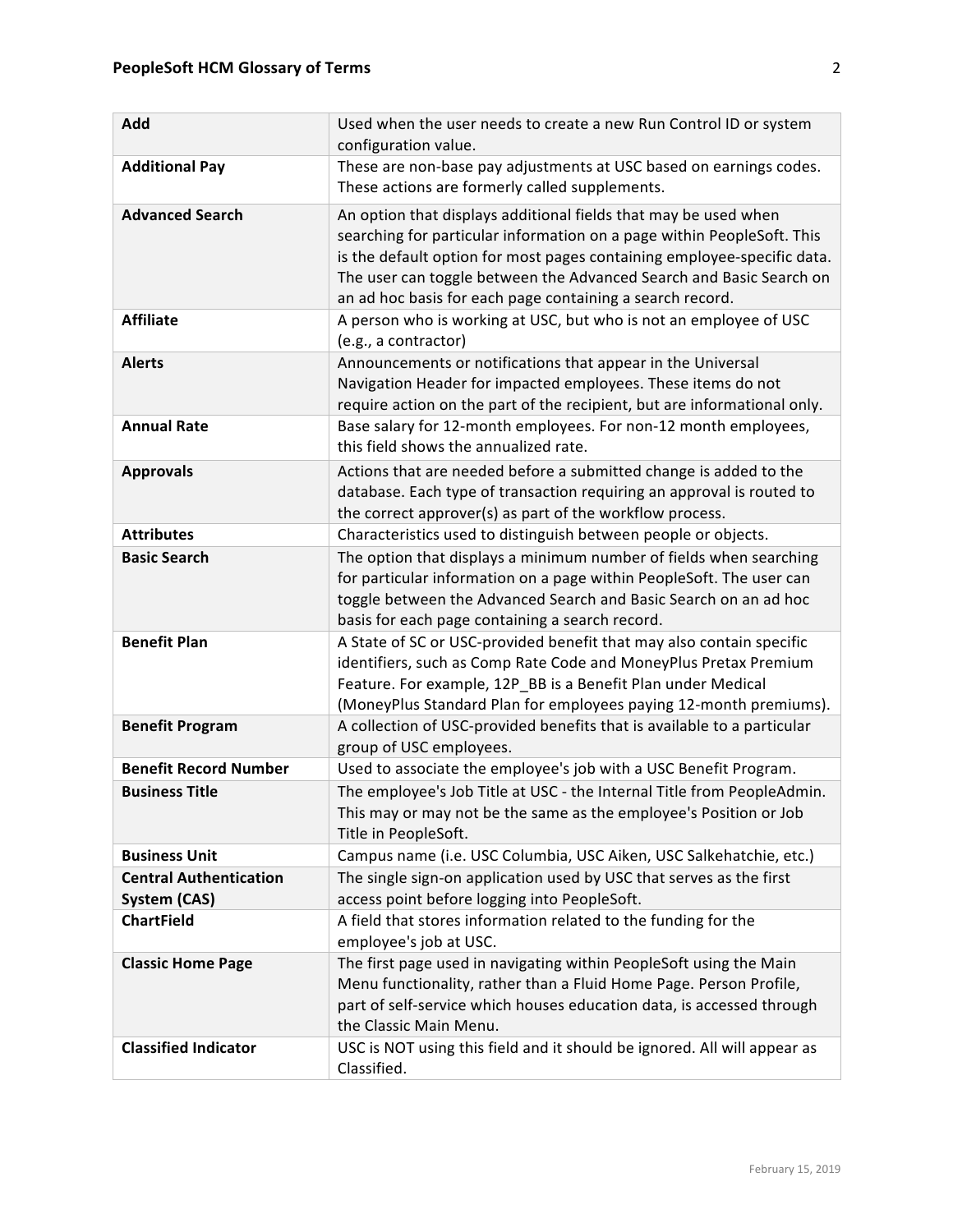| <b>Columns</b>                          | The vertical component of the table, which defines a single TYPE of<br>information stored in the table.                                                                                                                                                                                                                                                       |
|-----------------------------------------|---------------------------------------------------------------------------------------------------------------------------------------------------------------------------------------------------------------------------------------------------------------------------------------------------------------------------------------------------------------|
| <b>Combination Code (Combo</b><br>Code) | A concatenation of multiple ChartFields, individual account numbers,<br>department codes, etc.                                                                                                                                                                                                                                                                |
| <b>Comp Rate</b>                        | This refers an employee's base salary (not annualized). This field is tied<br>to Pay Group and Comp Rate Code.                                                                                                                                                                                                                                                |
| <b>Comp Rate Code</b>                   | This includes the pay basis for 9 month, 12 month, etc. For a 12 month<br>employee this field would appear as SC12.                                                                                                                                                                                                                                           |
| <b>Content Personalization</b>          | Used to modify the tiles displayed on a Fluid Home Page, or the<br>pagelets displayed on the Classic Home Page. This functionality is not<br>currently used by USC.                                                                                                                                                                                           |
| <b>Contingent Worker</b>                | A person who works at USC, but is not paid by USC (e.g., a contractor).<br>This is the term used by PeopleSoft for Affiliates.                                                                                                                                                                                                                                |
| <b>Copy URL</b>                         | An option available on various pages throughout PeopleSoft, which<br>allows the user to copy of the URL for a particular page so that it can<br>be sent to others at USC via email or Skype.                                                                                                                                                                  |
| <b>Correct History</b>                  | An option available on effective-dated pages within PeopleSoft, that<br>allows the user to correct data on historical rows. This functionality is<br>limited to only a handful of users at USC, due to its potentially adverse<br>consequences.                                                                                                               |
| <b>Coverage Begin Date</b>              | The first day that the employee and his/her enrolled dependents are<br>covered under a USC Benefit Plan.                                                                                                                                                                                                                                                      |
| <b>Coverage Code</b>                    | A value used to indicate the number and relationship of all people<br>enrolled in a particular USC Benefit Plan (e.g., 1 = employee only; 2 =<br>employee + spouse; $3 =$ employee + child(ren); $4 =$ family)                                                                                                                                                |
| <b>Coverage Election</b>                | A value used to indicate whether or not the employee has chosen to<br>enroll in a particular USC benefit type. The valid values are E (elect), T<br>(terminate) or W (waive)                                                                                                                                                                                  |
| <b>Coverage Level</b>                   | The description associated with a Coverage Code (e.g. Employee Only<br>= Coverage Code '1')                                                                                                                                                                                                                                                                   |
| <b>Current Row</b>                      | The row included in an effective-dated table having the effective date<br>that is the closest to, or equal to, the current date without being a<br>date in the future. This row represents the current information for the<br>employee or table, and is used for reporting purposes. Only one row of<br>data is considered the Current Row at any given time. |
| <b>Deduction Begin Date</b>             | The first day that a specific deduction will be taken from the<br>employee's paycheck. Each type of deduction (e.g., General<br>Deductions, Benefit Deductions, Garnishment) may have a different<br><b>Deduction Begin Date</b>                                                                                                                              |
| <b>Defined Contribution Plans</b>       | Retirement-type Benefit Plans offered by USC that require<br>contributions by the employee (e.g., 401(k) and 403(b) Benefit Plans).                                                                                                                                                                                                                           |
| <b>Departments</b>                      | This field replaces current Home and Time Departments at USC.                                                                                                                                                                                                                                                                                                 |
| <b>Dependents</b>                       | Individuals who the employee elects to cover under USC-provided<br>health plans (e.g., medical, dental, vision, dental plus)                                                                                                                                                                                                                                  |
| <b>Direct Reports</b>                   | Employees who report directly to a specific employee, based on the<br>USC hierarchy.                                                                                                                                                                                                                                                                          |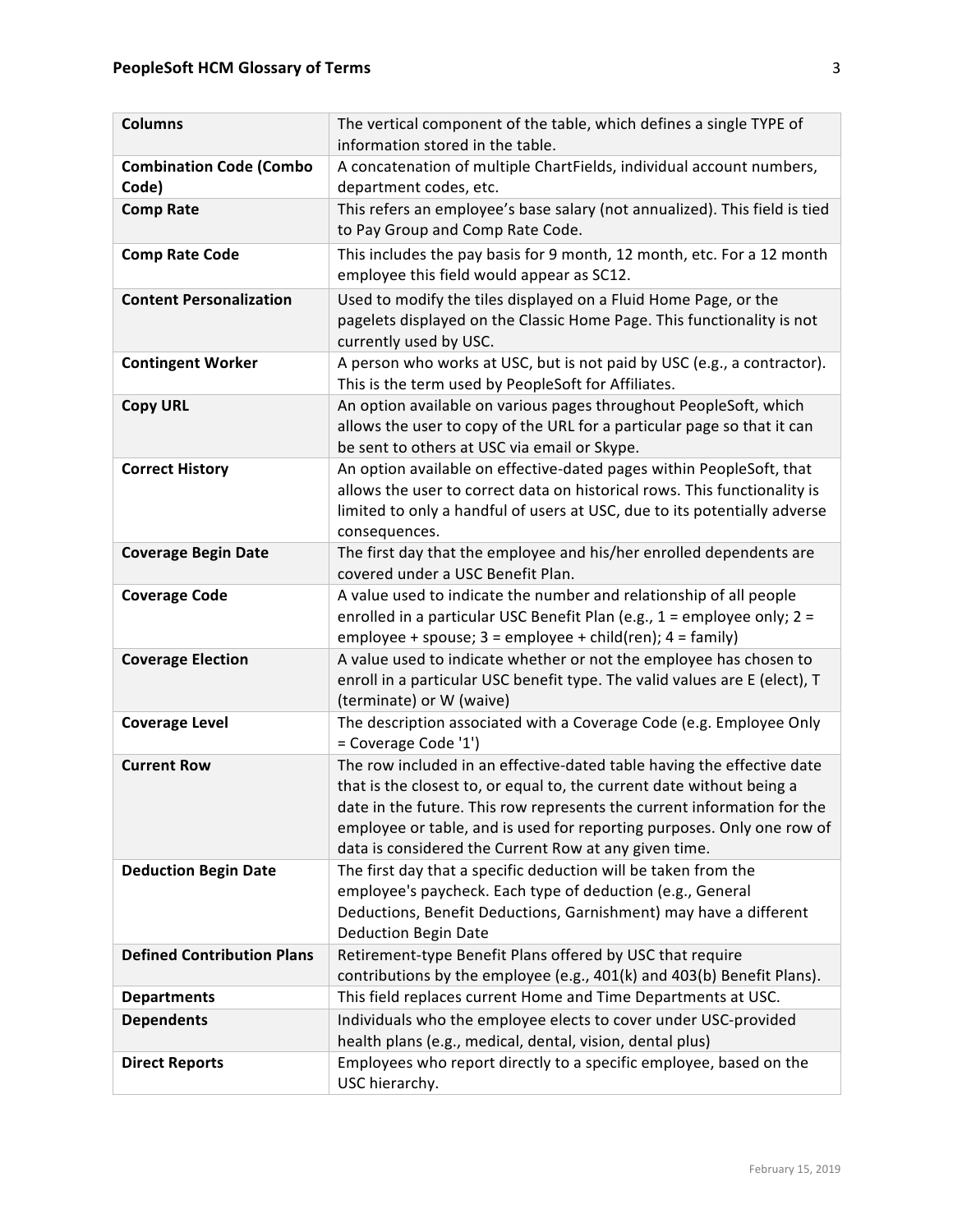| <b>Download to Excel</b>                                | An option available for grids displayed within PeopleSoft, which allow<br>the user to download the content to Excel for easier viewing, printing<br>and data manipulation.                                                                                                                                                                                                                                                                                   |
|---------------------------------------------------------|--------------------------------------------------------------------------------------------------------------------------------------------------------------------------------------------------------------------------------------------------------------------------------------------------------------------------------------------------------------------------------------------------------------------------------------------------------------|
| Drop-down List                                          | An option for select field within PeopleSoft, which displays the list of<br>available USC values that may be entered into the fields.                                                                                                                                                                                                                                                                                                                        |
| <b>Duo Push</b>                                         | Used in connection with the USC Central Authentication System (CAS)<br>as the second step in the PeopleSoft login process. This application<br>sends a login request to the employee's mobile device.                                                                                                                                                                                                                                                        |
| <b>Edit Box</b>                                         | A free-form text box where the user can enter comments or other<br>data. The maximum number of characters varies based on the use and<br>placement of this field, but is less than that available in a Long Edit<br>Box.                                                                                                                                                                                                                                     |
| <b>Effective-Dated Rows</b>                             | PeopleSoft term used to describe the maintenance of data within<br>tables. Instead of deleting, use a new effective date to change data<br>and therefore maintain history. Effective dating is used on pages, and<br>used in sections within pages.                                                                                                                                                                                                          |
| <b>Election Date</b>                                    | The date that the employee's benefits enrollment data is entered into<br>PeopleSoft.                                                                                                                                                                                                                                                                                                                                                                         |
| <b>EMPLID or EmplID</b>                                 | Shortened name for the PeopleSoft HR Employee ID. This is the same<br>as the USCID.                                                                                                                                                                                                                                                                                                                                                                          |
| <b>Employee</b>                                         | A person who has a legal employment relationship with USC, and is<br>paid by USC                                                                                                                                                                                                                                                                                                                                                                             |
| <b>Employee Class (Empl Class)</b>                      | Used to distinguish between the different types of employees or<br>affiliates at USC. There are currently nine (9) valid values for this field:<br>AFL (Affiliate); Ext Dual (External Dual); FTE (Full-Time Employee); Intnl<br>Dual (Internal Dual); RGP (Research Grant Position); Student (Student);<br>TFAC (Temporary Faculty); TML (Time Limited); Temp STF (Temporary<br>Staff)                                                                      |
| <b>Employee Group (as they</b><br>appear on the eForms) | Each Employee Group has a distinct code, description, and short<br>description. They are as follows: DLE - External Dual (Ext Dual); DLI -<br>Internal Dual (Intnl Dual); FTF - FTE Faculty (FTE Fac); FTS - FTE Staff<br>(FTE Staff); RGF - RGP Faculty (RGP Fac); RGS - RGP Staff (RGP Staff);<br>STU - Student (Student); TFC - Adjunct Faculty (Adjunct); TLF - TL<br>Faculty (TL Fac); TLS - TL Staff (TL Staff); TSF - Temporary Staff (Tmp<br>Staff). |
| <b>Employee ID (USC ID)</b>                             | A unique, nine (9) character alpha numerical number assigned to each<br>person whose data is stored in PeopleSoft HR.                                                                                                                                                                                                                                                                                                                                        |
| <b>Employee Self Service Fluid</b><br><b>Home Page</b>  | The first page displayed for all users when they first log into<br>PeopleSoft. This page displays tiles for non-benefit enrollment self<br>service activities.                                                                                                                                                                                                                                                                                               |
| <b>Employee Record Number</b>                           | Used to distinguish each job held by an employee, when the employee<br>is working in more than one job concurrently for USC.<br>Also displayed as EMPL RCD or Empl Record.                                                                                                                                                                                                                                                                                   |
| <b>Employee Type</b>                                    | Used to distinguish between employees who are paid on an hourly or<br>salaried basis. This code is tied to the employee's Pay Group, and is<br>used in payroll processing.                                                                                                                                                                                                                                                                                   |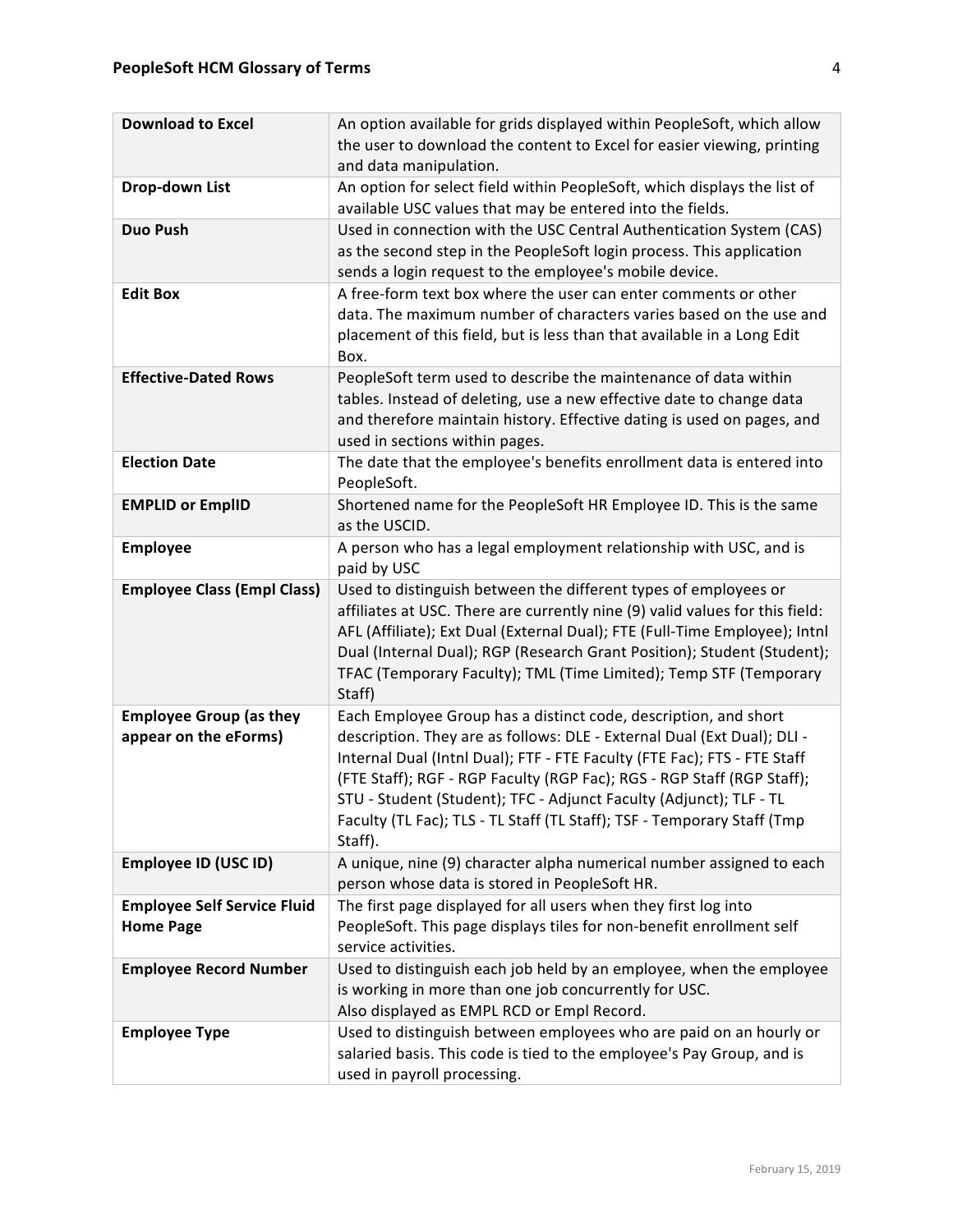| ePAF                         | The Gideon Taylor (GT) Electronic Personnel Action Form used to view,<br>approve and update HR-related transactions for an employee.                                                                                                                                                                                                                                                                                                                                                                                             |
|------------------------------|----------------------------------------------------------------------------------------------------------------------------------------------------------------------------------------------------------------------------------------------------------------------------------------------------------------------------------------------------------------------------------------------------------------------------------------------------------------------------------------------------------------------------------|
| <b>Evaluate</b>              | The method of reviewing and approving an action in the system.<br>Approvers in a workflow will access pending ePAF forms through the<br>evaluate link.                                                                                                                                                                                                                                                                                                                                                                           |
| <b>Expand</b>                | Used to restore the display for any pagelet on the Classic Home Page<br>that has been minimized to conserve space or temporary hide the<br>display of unneeded data.                                                                                                                                                                                                                                                                                                                                                             |
| <b>Favorites</b>             | Pages saved by the user, which provide direct navigation to the page<br>without having to navigate through a tile or menu structure.                                                                                                                                                                                                                                                                                                                                                                                             |
| <b>Fields</b>                | Discreet pieces of information that are stored in the database, which<br>act as attributes to distinguish between people or objects.                                                                                                                                                                                                                                                                                                                                                                                             |
| <b>FLSA Status</b>           | Used to distinguish between Exempt and Nonexempt employees for<br>purposes of applying the Fair Labor Standards Act rules.                                                                                                                                                                                                                                                                                                                                                                                                       |
| <b>Fluid Home Page</b>       | The first set of screens displayed when you log into PeopleSoft. The<br>number of home pages displayed is based on your individual security.<br>The content on each home page is contained within Tiles.                                                                                                                                                                                                                                                                                                                         |
| <b>Future Row</b>            | The row included in an effective-dated table having the effective date<br>that is greater than the current date. Data on these rows may be<br>updated at any time up until the effective date equals the current<br>date.<br>NOTE: When future-dated rows exist and a row is inserted with an<br>earlier effective date, the updates included in the inserted row are<br>NOT automatically carried forward to any existing future-dated rows.<br>The future-dated rows must be manually updated to incorporate the<br>change(s). |
| <b>GL Interface</b>          | An abbreviation for General Ledger Interface process. In PeopleSoft,<br>this is a process that is used to send transaction information from the<br>HR/Payroll system to the General Ledger stored in the Finance<br>application.                                                                                                                                                                                                                                                                                                 |
| Grade                        | A three-character code used to identify the Pay Range available to the<br>employee. At USC, this is the same as the Pay Band.                                                                                                                                                                                                                                                                                                                                                                                                    |
| Grid                         | Formatting structure used in PeopleSoft to display combinations of<br>criteria (columns) and data (rows) for organization, sorting and viewing<br>purposes.                                                                                                                                                                                                                                                                                                                                                                      |
| <b>GT (Gideon Taylor)</b>    | The third-party vendor that developed the self-service forms within<br>PeopleSoft.                                                                                                                                                                                                                                                                                                                                                                                                                                               |
| <b>GT Status Change Form</b> | This form is used to place an employee on leave (both paid and un-<br>paid), return an employee from leave, separate an employee from<br>employment.                                                                                                                                                                                                                                                                                                                                                                             |
| <b>GT Job Change Form</b>    | This form is use for multiple actions that impact the attributes of a<br>position and changes to base salary. Some common actions completed<br>on this form include: Pay for Performance Increase, Additional<br>Duties/Responsibilities for FTE Faculty (staff must still come through<br>PeopleAdmin), Tenure and Promotion for FTE Faculty, and Additional<br>Skills/Knowledge Increase.                                                                                                                                      |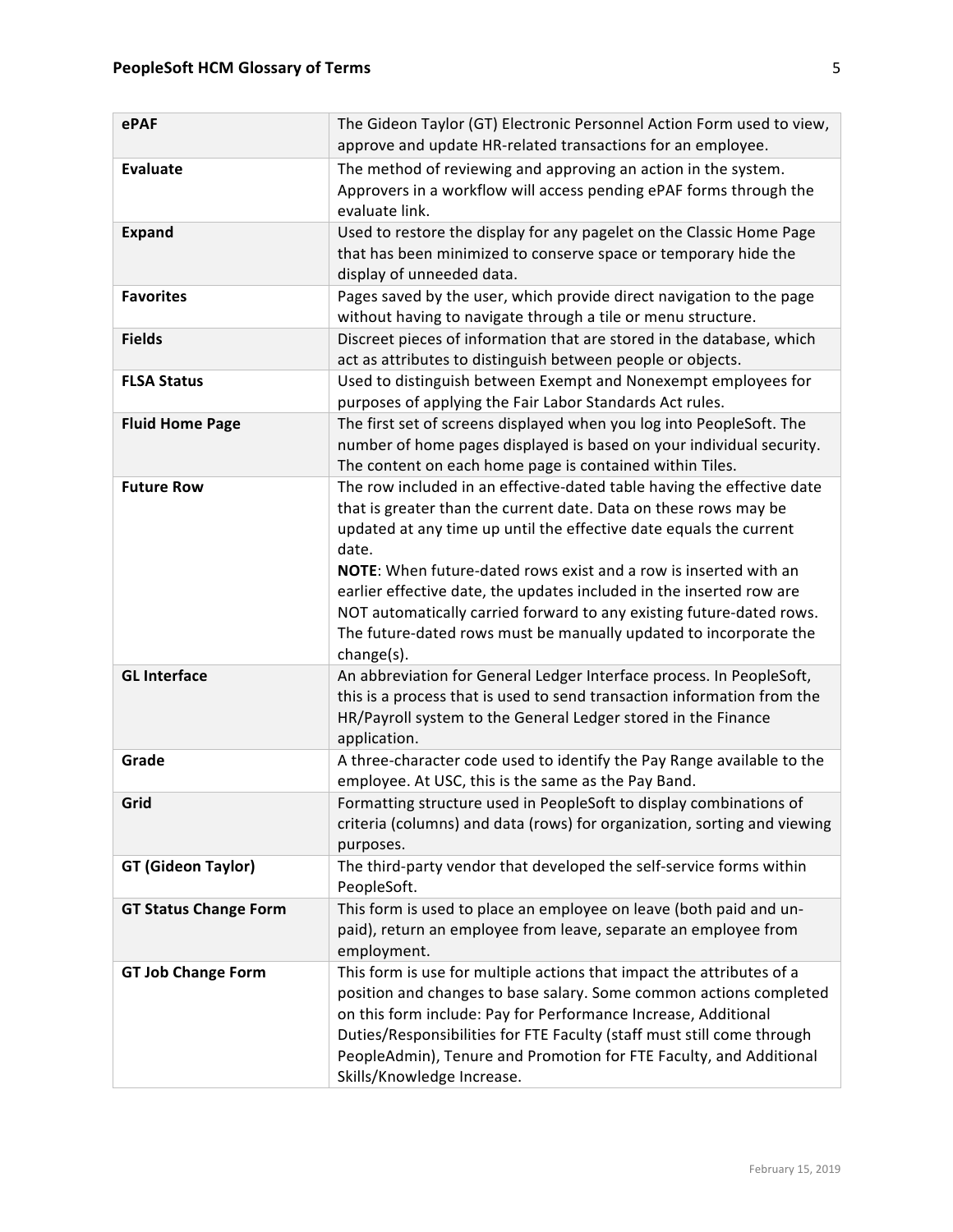| personal information and have the Affiliate attest to abide by all USC<br>policies.<br><b>GT Additional Assignment</b><br>This form is used to process Internal Dual assignments for FTE Faculty<br>and Staff.<br><b>GT Additional Pay Form</b><br>This form is used to grant employee's one-time or ongoing pay not tied<br>to their Base Salary. This includes actions like: Bonus, Monetary Cash<br>Award, Chair Professorships, and Temporary Salary Adjustments.<br><b>GT Benefit Enrollment Form</b><br>The self-service benefit enrollment form available within PeopleSoft<br>for newly-hired or rehired employees to use for their initial enrollment<br>in USC benefits. After the initial enrollment, employees will update<br>their enrollments using the PEBA MyBenefits website.<br>The self-service benefit enrollment form available within PeopleSoft<br>GT 403(b) Enrollment Form<br>used by employees for enrolling, changing or stopping one or more<br>403(b) Benefit Plans offered by USC.<br>A link available on many pages throughout PeopleSoft, which opens a<br>Help<br>new window in the browser. This window displays the help content<br>delivered by Oracle for this page (i.e., PeopleBooks).<br>NOTE: This functionality is currently disabled for USC.<br>The row included in an effective-dated table having the effective date<br><b>History Row</b><br>that is prior to the current date, but does not represent the current<br>row. Data in these rows may not be updated, and is included for<br>historical purposes only.<br>The first page visible to users when they log into PeopleSoft. At USC,<br><b>Home Page</b><br>this is the Employee Self Service Fluid Home Page.<br><b>Include History</b><br>A display option on effective-dated pages in PeopleSoft, which allow<br>the users to view all existing current and historical rows.<br>Employees who report directly to a employee who is the Direct Report<br><b>Indirect Reports</b><br>of another employee. Any employee who reports to a Manager via an<br>interim reporting level is considered an Indirect Report of the<br>Manager, based on the USC hierarchy.<br><b>Job Code</b><br>The 4-character alpha/numeric code used to identify a Job Title at USC.<br>This is the State Classification Code (i.e. UG70 = Instructor).<br>Term used to group similar jobs at USC. Currently, there are 8 values<br><b>Job Family</b><br>used y USC: ACDAD (Academic/Administrative); ATHLET (Athletics);<br>FACUL (Faculty); MEDIC (Medical); PROAD<br>(Professional/Administrative); SECTRY (Secretary); TECHN (Technical);<br><b>TRADES</b> (Trades) | <b>GT Affiliate Appointment</b> | This form is used to process an Affiliate appointment at USC. Note that |
|------------------------------------------------------------------------------------------------------------------------------------------------------------------------------------------------------------------------------------------------------------------------------------------------------------------------------------------------------------------------------------------------------------------------------------------------------------------------------------------------------------------------------------------------------------------------------------------------------------------------------------------------------------------------------------------------------------------------------------------------------------------------------------------------------------------------------------------------------------------------------------------------------------------------------------------------------------------------------------------------------------------------------------------------------------------------------------------------------------------------------------------------------------------------------------------------------------------------------------------------------------------------------------------------------------------------------------------------------------------------------------------------------------------------------------------------------------------------------------------------------------------------------------------------------------------------------------------------------------------------------------------------------------------------------------------------------------------------------------------------------------------------------------------------------------------------------------------------------------------------------------------------------------------------------------------------------------------------------------------------------------------------------------------------------------------------------------------------------------------------------------------------------------------------------------------------------------------------------------------------------------------------------------------------------------------------------------------------------------------------------------------------------------------------------------------------------------------------------------------------------------------------------------------------------------------------------------------------------------------------------------------------------------|---------------------------------|-------------------------------------------------------------------------|
|                                                                                                                                                                                                                                                                                                                                                                                                                                                                                                                                                                                                                                                                                                                                                                                                                                                                                                                                                                                                                                                                                                                                                                                                                                                                                                                                                                                                                                                                                                                                                                                                                                                                                                                                                                                                                                                                                                                                                                                                                                                                                                                                                                                                                                                                                                                                                                                                                                                                                                                                                                                                                                                            | Form                            | a paper form must still be completed outside the system to collect      |
|                                                                                                                                                                                                                                                                                                                                                                                                                                                                                                                                                                                                                                                                                                                                                                                                                                                                                                                                                                                                                                                                                                                                                                                                                                                                                                                                                                                                                                                                                                                                                                                                                                                                                                                                                                                                                                                                                                                                                                                                                                                                                                                                                                                                                                                                                                                                                                                                                                                                                                                                                                                                                                                            |                                 |                                                                         |
|                                                                                                                                                                                                                                                                                                                                                                                                                                                                                                                                                                                                                                                                                                                                                                                                                                                                                                                                                                                                                                                                                                                                                                                                                                                                                                                                                                                                                                                                                                                                                                                                                                                                                                                                                                                                                                                                                                                                                                                                                                                                                                                                                                                                                                                                                                                                                                                                                                                                                                                                                                                                                                                            |                                 |                                                                         |
|                                                                                                                                                                                                                                                                                                                                                                                                                                                                                                                                                                                                                                                                                                                                                                                                                                                                                                                                                                                                                                                                                                                                                                                                                                                                                                                                                                                                                                                                                                                                                                                                                                                                                                                                                                                                                                                                                                                                                                                                                                                                                                                                                                                                                                                                                                                                                                                                                                                                                                                                                                                                                                                            |                                 |                                                                         |
|                                                                                                                                                                                                                                                                                                                                                                                                                                                                                                                                                                                                                                                                                                                                                                                                                                                                                                                                                                                                                                                                                                                                                                                                                                                                                                                                                                                                                                                                                                                                                                                                                                                                                                                                                                                                                                                                                                                                                                                                                                                                                                                                                                                                                                                                                                                                                                                                                                                                                                                                                                                                                                                            |                                 |                                                                         |
|                                                                                                                                                                                                                                                                                                                                                                                                                                                                                                                                                                                                                                                                                                                                                                                                                                                                                                                                                                                                                                                                                                                                                                                                                                                                                                                                                                                                                                                                                                                                                                                                                                                                                                                                                                                                                                                                                                                                                                                                                                                                                                                                                                                                                                                                                                                                                                                                                                                                                                                                                                                                                                                            |                                 |                                                                         |
|                                                                                                                                                                                                                                                                                                                                                                                                                                                                                                                                                                                                                                                                                                                                                                                                                                                                                                                                                                                                                                                                                                                                                                                                                                                                                                                                                                                                                                                                                                                                                                                                                                                                                                                                                                                                                                                                                                                                                                                                                                                                                                                                                                                                                                                                                                                                                                                                                                                                                                                                                                                                                                                            |                                 |                                                                         |
|                                                                                                                                                                                                                                                                                                                                                                                                                                                                                                                                                                                                                                                                                                                                                                                                                                                                                                                                                                                                                                                                                                                                                                                                                                                                                                                                                                                                                                                                                                                                                                                                                                                                                                                                                                                                                                                                                                                                                                                                                                                                                                                                                                                                                                                                                                                                                                                                                                                                                                                                                                                                                                                            |                                 |                                                                         |
|                                                                                                                                                                                                                                                                                                                                                                                                                                                                                                                                                                                                                                                                                                                                                                                                                                                                                                                                                                                                                                                                                                                                                                                                                                                                                                                                                                                                                                                                                                                                                                                                                                                                                                                                                                                                                                                                                                                                                                                                                                                                                                                                                                                                                                                                                                                                                                                                                                                                                                                                                                                                                                                            |                                 |                                                                         |
|                                                                                                                                                                                                                                                                                                                                                                                                                                                                                                                                                                                                                                                                                                                                                                                                                                                                                                                                                                                                                                                                                                                                                                                                                                                                                                                                                                                                                                                                                                                                                                                                                                                                                                                                                                                                                                                                                                                                                                                                                                                                                                                                                                                                                                                                                                                                                                                                                                                                                                                                                                                                                                                            |                                 |                                                                         |
|                                                                                                                                                                                                                                                                                                                                                                                                                                                                                                                                                                                                                                                                                                                                                                                                                                                                                                                                                                                                                                                                                                                                                                                                                                                                                                                                                                                                                                                                                                                                                                                                                                                                                                                                                                                                                                                                                                                                                                                                                                                                                                                                                                                                                                                                                                                                                                                                                                                                                                                                                                                                                                                            |                                 |                                                                         |
|                                                                                                                                                                                                                                                                                                                                                                                                                                                                                                                                                                                                                                                                                                                                                                                                                                                                                                                                                                                                                                                                                                                                                                                                                                                                                                                                                                                                                                                                                                                                                                                                                                                                                                                                                                                                                                                                                                                                                                                                                                                                                                                                                                                                                                                                                                                                                                                                                                                                                                                                                                                                                                                            |                                 |                                                                         |
|                                                                                                                                                                                                                                                                                                                                                                                                                                                                                                                                                                                                                                                                                                                                                                                                                                                                                                                                                                                                                                                                                                                                                                                                                                                                                                                                                                                                                                                                                                                                                                                                                                                                                                                                                                                                                                                                                                                                                                                                                                                                                                                                                                                                                                                                                                                                                                                                                                                                                                                                                                                                                                                            |                                 |                                                                         |
|                                                                                                                                                                                                                                                                                                                                                                                                                                                                                                                                                                                                                                                                                                                                                                                                                                                                                                                                                                                                                                                                                                                                                                                                                                                                                                                                                                                                                                                                                                                                                                                                                                                                                                                                                                                                                                                                                                                                                                                                                                                                                                                                                                                                                                                                                                                                                                                                                                                                                                                                                                                                                                                            |                                 |                                                                         |
|                                                                                                                                                                                                                                                                                                                                                                                                                                                                                                                                                                                                                                                                                                                                                                                                                                                                                                                                                                                                                                                                                                                                                                                                                                                                                                                                                                                                                                                                                                                                                                                                                                                                                                                                                                                                                                                                                                                                                                                                                                                                                                                                                                                                                                                                                                                                                                                                                                                                                                                                                                                                                                                            |                                 |                                                                         |
|                                                                                                                                                                                                                                                                                                                                                                                                                                                                                                                                                                                                                                                                                                                                                                                                                                                                                                                                                                                                                                                                                                                                                                                                                                                                                                                                                                                                                                                                                                                                                                                                                                                                                                                                                                                                                                                                                                                                                                                                                                                                                                                                                                                                                                                                                                                                                                                                                                                                                                                                                                                                                                                            |                                 |                                                                         |
|                                                                                                                                                                                                                                                                                                                                                                                                                                                                                                                                                                                                                                                                                                                                                                                                                                                                                                                                                                                                                                                                                                                                                                                                                                                                                                                                                                                                                                                                                                                                                                                                                                                                                                                                                                                                                                                                                                                                                                                                                                                                                                                                                                                                                                                                                                                                                                                                                                                                                                                                                                                                                                                            |                                 |                                                                         |
|                                                                                                                                                                                                                                                                                                                                                                                                                                                                                                                                                                                                                                                                                                                                                                                                                                                                                                                                                                                                                                                                                                                                                                                                                                                                                                                                                                                                                                                                                                                                                                                                                                                                                                                                                                                                                                                                                                                                                                                                                                                                                                                                                                                                                                                                                                                                                                                                                                                                                                                                                                                                                                                            |                                 |                                                                         |
|                                                                                                                                                                                                                                                                                                                                                                                                                                                                                                                                                                                                                                                                                                                                                                                                                                                                                                                                                                                                                                                                                                                                                                                                                                                                                                                                                                                                                                                                                                                                                                                                                                                                                                                                                                                                                                                                                                                                                                                                                                                                                                                                                                                                                                                                                                                                                                                                                                                                                                                                                                                                                                                            |                                 |                                                                         |
|                                                                                                                                                                                                                                                                                                                                                                                                                                                                                                                                                                                                                                                                                                                                                                                                                                                                                                                                                                                                                                                                                                                                                                                                                                                                                                                                                                                                                                                                                                                                                                                                                                                                                                                                                                                                                                                                                                                                                                                                                                                                                                                                                                                                                                                                                                                                                                                                                                                                                                                                                                                                                                                            |                                 |                                                                         |
|                                                                                                                                                                                                                                                                                                                                                                                                                                                                                                                                                                                                                                                                                                                                                                                                                                                                                                                                                                                                                                                                                                                                                                                                                                                                                                                                                                                                                                                                                                                                                                                                                                                                                                                                                                                                                                                                                                                                                                                                                                                                                                                                                                                                                                                                                                                                                                                                                                                                                                                                                                                                                                                            |                                 |                                                                         |
|                                                                                                                                                                                                                                                                                                                                                                                                                                                                                                                                                                                                                                                                                                                                                                                                                                                                                                                                                                                                                                                                                                                                                                                                                                                                                                                                                                                                                                                                                                                                                                                                                                                                                                                                                                                                                                                                                                                                                                                                                                                                                                                                                                                                                                                                                                                                                                                                                                                                                                                                                                                                                                                            |                                 |                                                                         |
|                                                                                                                                                                                                                                                                                                                                                                                                                                                                                                                                                                                                                                                                                                                                                                                                                                                                                                                                                                                                                                                                                                                                                                                                                                                                                                                                                                                                                                                                                                                                                                                                                                                                                                                                                                                                                                                                                                                                                                                                                                                                                                                                                                                                                                                                                                                                                                                                                                                                                                                                                                                                                                                            |                                 |                                                                         |
|                                                                                                                                                                                                                                                                                                                                                                                                                                                                                                                                                                                                                                                                                                                                                                                                                                                                                                                                                                                                                                                                                                                                                                                                                                                                                                                                                                                                                                                                                                                                                                                                                                                                                                                                                                                                                                                                                                                                                                                                                                                                                                                                                                                                                                                                                                                                                                                                                                                                                                                                                                                                                                                            |                                 |                                                                         |
|                                                                                                                                                                                                                                                                                                                                                                                                                                                                                                                                                                                                                                                                                                                                                                                                                                                                                                                                                                                                                                                                                                                                                                                                                                                                                                                                                                                                                                                                                                                                                                                                                                                                                                                                                                                                                                                                                                                                                                                                                                                                                                                                                                                                                                                                                                                                                                                                                                                                                                                                                                                                                                                            |                                 |                                                                         |
|                                                                                                                                                                                                                                                                                                                                                                                                                                                                                                                                                                                                                                                                                                                                                                                                                                                                                                                                                                                                                                                                                                                                                                                                                                                                                                                                                                                                                                                                                                                                                                                                                                                                                                                                                                                                                                                                                                                                                                                                                                                                                                                                                                                                                                                                                                                                                                                                                                                                                                                                                                                                                                                            |                                 |                                                                         |
|                                                                                                                                                                                                                                                                                                                                                                                                                                                                                                                                                                                                                                                                                                                                                                                                                                                                                                                                                                                                                                                                                                                                                                                                                                                                                                                                                                                                                                                                                                                                                                                                                                                                                                                                                                                                                                                                                                                                                                                                                                                                                                                                                                                                                                                                                                                                                                                                                                                                                                                                                                                                                                                            |                                 |                                                                         |
|                                                                                                                                                                                                                                                                                                                                                                                                                                                                                                                                                                                                                                                                                                                                                                                                                                                                                                                                                                                                                                                                                                                                                                                                                                                                                                                                                                                                                                                                                                                                                                                                                                                                                                                                                                                                                                                                                                                                                                                                                                                                                                                                                                                                                                                                                                                                                                                                                                                                                                                                                                                                                                                            |                                 |                                                                         |
|                                                                                                                                                                                                                                                                                                                                                                                                                                                                                                                                                                                                                                                                                                                                                                                                                                                                                                                                                                                                                                                                                                                                                                                                                                                                                                                                                                                                                                                                                                                                                                                                                                                                                                                                                                                                                                                                                                                                                                                                                                                                                                                                                                                                                                                                                                                                                                                                                                                                                                                                                                                                                                                            |                                 |                                                                         |
|                                                                                                                                                                                                                                                                                                                                                                                                                                                                                                                                                                                                                                                                                                                                                                                                                                                                                                                                                                                                                                                                                                                                                                                                                                                                                                                                                                                                                                                                                                                                                                                                                                                                                                                                                                                                                                                                                                                                                                                                                                                                                                                                                                                                                                                                                                                                                                                                                                                                                                                                                                                                                                                            |                                 |                                                                         |
|                                                                                                                                                                                                                                                                                                                                                                                                                                                                                                                                                                                                                                                                                                                                                                                                                                                                                                                                                                                                                                                                                                                                                                                                                                                                                                                                                                                                                                                                                                                                                                                                                                                                                                                                                                                                                                                                                                                                                                                                                                                                                                                                                                                                                                                                                                                                                                                                                                                                                                                                                                                                                                                            |                                 |                                                                         |
|                                                                                                                                                                                                                                                                                                                                                                                                                                                                                                                                                                                                                                                                                                                                                                                                                                                                                                                                                                                                                                                                                                                                                                                                                                                                                                                                                                                                                                                                                                                                                                                                                                                                                                                                                                                                                                                                                                                                                                                                                                                                                                                                                                                                                                                                                                                                                                                                                                                                                                                                                                                                                                                            |                                 |                                                                         |
|                                                                                                                                                                                                                                                                                                                                                                                                                                                                                                                                                                                                                                                                                                                                                                                                                                                                                                                                                                                                                                                                                                                                                                                                                                                                                                                                                                                                                                                                                                                                                                                                                                                                                                                                                                                                                                                                                                                                                                                                                                                                                                                                                                                                                                                                                                                                                                                                                                                                                                                                                                                                                                                            |                                 |                                                                         |
|                                                                                                                                                                                                                                                                                                                                                                                                                                                                                                                                                                                                                                                                                                                                                                                                                                                                                                                                                                                                                                                                                                                                                                                                                                                                                                                                                                                                                                                                                                                                                                                                                                                                                                                                                                                                                                                                                                                                                                                                                                                                                                                                                                                                                                                                                                                                                                                                                                                                                                                                                                                                                                                            |                                 |                                                                         |
| <b>Job Title</b><br>This is the SC State Classification description (i.e. Administrative                                                                                                                                                                                                                                                                                                                                                                                                                                                                                                                                                                                                                                                                                                                                                                                                                                                                                                                                                                                                                                                                                                                                                                                                                                                                                                                                                                                                                                                                                                                                                                                                                                                                                                                                                                                                                                                                                                                                                                                                                                                                                                                                                                                                                                                                                                                                                                                                                                                                                                                                                                   |                                 |                                                                         |
| Coordinator I).                                                                                                                                                                                                                                                                                                                                                                                                                                                                                                                                                                                                                                                                                                                                                                                                                                                                                                                                                                                                                                                                                                                                                                                                                                                                                                                                                                                                                                                                                                                                                                                                                                                                                                                                                                                                                                                                                                                                                                                                                                                                                                                                                                                                                                                                                                                                                                                                                                                                                                                                                                                                                                            |                                 |                                                                         |
| A discreet piece of information on a table in PeopleSoft that allows the<br><b>Key Field</b>                                                                                                                                                                                                                                                                                                                                                                                                                                                                                                                                                                                                                                                                                                                                                                                                                                                                                                                                                                                                                                                                                                                                                                                                                                                                                                                                                                                                                                                                                                                                                                                                                                                                                                                                                                                                                                                                                                                                                                                                                                                                                                                                                                                                                                                                                                                                                                                                                                                                                                                                                               |                                 |                                                                         |
| user to uniquely identify each row in the table. The same Key Field                                                                                                                                                                                                                                                                                                                                                                                                                                                                                                                                                                                                                                                                                                                                                                                                                                                                                                                                                                                                                                                                                                                                                                                                                                                                                                                                                                                                                                                                                                                                                                                                                                                                                                                                                                                                                                                                                                                                                                                                                                                                                                                                                                                                                                                                                                                                                                                                                                                                                                                                                                                        |                                 |                                                                         |
| may exist in more than one table, allowing the information to be                                                                                                                                                                                                                                                                                                                                                                                                                                                                                                                                                                                                                                                                                                                                                                                                                                                                                                                                                                                                                                                                                                                                                                                                                                                                                                                                                                                                                                                                                                                                                                                                                                                                                                                                                                                                                                                                                                                                                                                                                                                                                                                                                                                                                                                                                                                                                                                                                                                                                                                                                                                           |                                 |                                                                         |
| linked for ease of viewing and reporting.                                                                                                                                                                                                                                                                                                                                                                                                                                                                                                                                                                                                                                                                                                                                                                                                                                                                                                                                                                                                                                                                                                                                                                                                                                                                                                                                                                                                                                                                                                                                                                                                                                                                                                                                                                                                                                                                                                                                                                                                                                                                                                                                                                                                                                                                                                                                                                                                                                                                                                                                                                                                                  |                                 |                                                                         |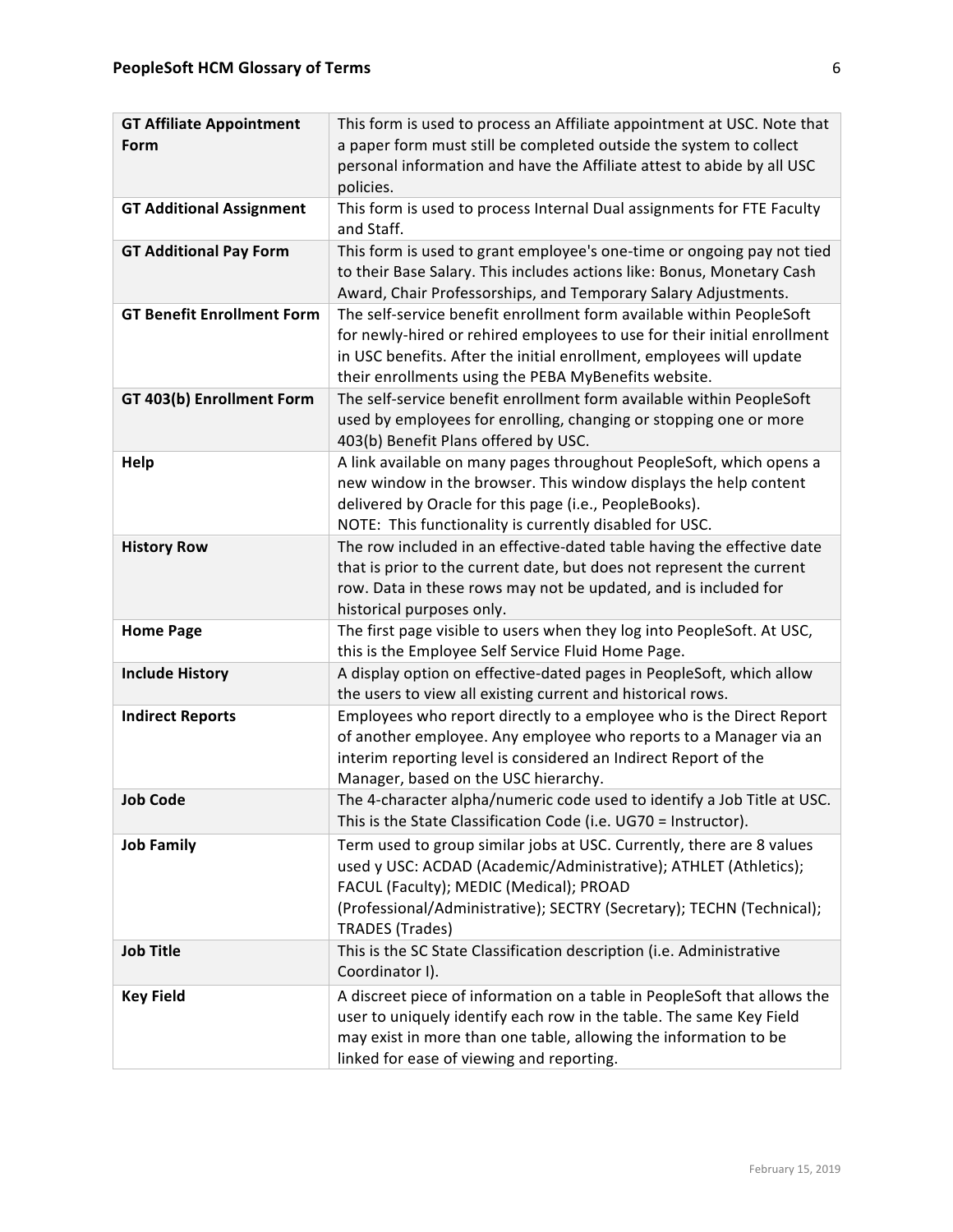| <b>Layout Personalization</b>                         | Used to modify the order of tiles displayed on a Fluid Home Page, or<br>the pagelets displayed on the Classic Home Page. This functionality is<br>not currently used by USC.                                                                                                                                                                                                            |
|-------------------------------------------------------|-----------------------------------------------------------------------------------------------------------------------------------------------------------------------------------------------------------------------------------------------------------------------------------------------------------------------------------------------------------------------------------------|
| <b>Leave Accrual</b>                                  | The amount of time an employee is entitled to take for each category<br>of absence. Example: vacation leave accrual, sick leave accrual.                                                                                                                                                                                                                                                |
| <b>Location</b>                                       | This refers to USC Buildings and does not include room numbers.                                                                                                                                                                                                                                                                                                                         |
| Long Edit Box                                         | A free-form text box where the user can enter comments or other<br>data. While there is no technical maximum number of characters,<br>entries are typically truncated at approximately 350 characters.                                                                                                                                                                                  |
| <b>Main Menu</b>                                      | The general navigation starting point when accessing pages that are<br>not available via a tile on one of the Fluid Home Pages.                                                                                                                                                                                                                                                         |
| <b>Manager Self Service Fluid</b><br><b>Home Page</b> | A Fluid Home Page visible only to employees who are managers at USC<br>(i.e., those people having other who report to them, either directly or<br>indirectly). This home page allows the manager to view additional<br>personal and job-related details about his/her Direct Reports or<br>Indirect Reports.                                                                            |
| <b>Minimize</b>                                       | Used to temporarily hide the display for any pagelet on the Classic<br>Home Page to conserve space.                                                                                                                                                                                                                                                                                     |
| <b>Multifactor Authentication</b>                     | Used in the two-step security access process at USC, in connection<br>with the Central Authentication System (CAS) and Duo Push<br>application.                                                                                                                                                                                                                                         |
| My Workspace Fluid Home<br>Page                       | A Fluid Home Page visible to employees for initiating 403(b) Benefit<br>Plan enrollments and changes.<br>Additional tiles on this Fluid Home Page are used by the HR Contacts,<br>USC Benefit Administrators to initiate, view, approve or update actions<br>that are initiated via a GT eForm.                                                                                         |
| <b>National ID</b>                                    | The unique value used by each country to identify a person. For any<br>employee working for USC, a Social Security Number is required. In<br>addition, any person the employee wishes to cover under USC-<br>provided benefits (who is at least 1 year old) must have a Social<br>Security Number prior to enrollment.                                                                  |
| <b>NavBar</b>                                         | An icon in the Universal Navigation Header that allows the user to<br>access additional pages within PeopleSoft, if the user's role requires<br>this expanded access.<br>The items available via the NavBar menu also include links to pages<br>recently viewed by the user, pages saved as favorites by the user, and<br>navigation that parallels the Main Menu navigation structure. |
| <b>Network User Name</b>                              | The user name associated with the employee's USC email address (i.e.,<br>the text before the $@$ symbol for addresses containing<br>@mailbox.sc.edu)                                                                                                                                                                                                                                    |
| <b>New Window</b>                                     | A link available on many pages throughout PeopleSoft, which allows<br>the user to open another PeopleSoft page and view/update data on<br>that page without exiting the current page.                                                                                                                                                                                                   |
| <b>Notification</b>                                   | An icon in the Universal Navigation Header that allows the user to view<br>Actions and Alerts generated as part of the workflow or general<br>announcement processes.<br>NOTE: This functionality is currently disabled for USC.                                                                                                                                                        |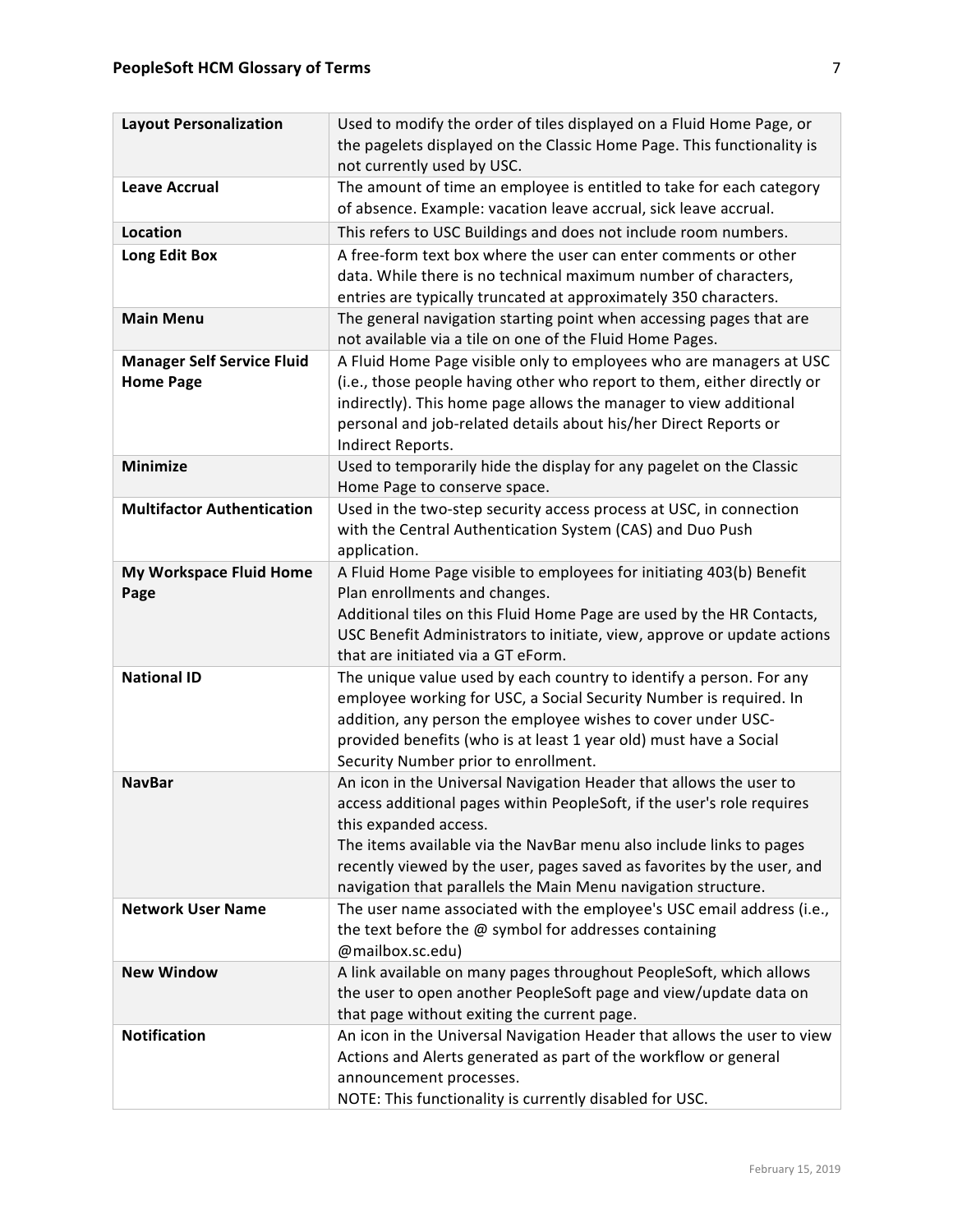| <b>Open Enrollment</b>      | The annual period when employees are permitted to make changes to<br>their existing USC benefit enrollment/elections. Employees will<br>continue to utilize SC PEBAs MyBenefits system to process open<br>enrollment changes.                                                                                                                     |
|-----------------------------|---------------------------------------------------------------------------------------------------------------------------------------------------------------------------------------------------------------------------------------------------------------------------------------------------------------------------------------------------|
| <b>Operators</b>            | Additional options available for individual fields on many search pages,<br>which allow additional flexibility in filtering out the search results.                                                                                                                                                                                               |
| <b>Page Security</b>        | The security used in PeopleSoft to restrict each users access to specific<br>pages within the database, based on the user's role at USC. This is<br>different than the security that controls which employees the user is<br>able to view.                                                                                                        |
| Pagelet                     | Each block of content on the classic home page is called a pagelet.<br>These pagelets display summary information within a small<br>rectangular area on the page. The pagelet provide users with a<br>snapshot of their most relevant PeopleSoft content.                                                                                         |
| <b>Password</b>             | Used to log in to PeopleSoft HR. This is the password associated with<br>the person's USCID.                                                                                                                                                                                                                                                      |
| Paygroup                    | The methodology used in PeopleSoft to group together employees<br>having the same characteristics for payroll-processing purposes at<br>USC. These groups may include employees who are paid on a current<br>or lag basis, a 9-month or 12-month basis, or an hourly basis.<br>International employee are also grouped separately.                |
| <b>Paysheet</b>             | Paysheets bring together information from many different sources in<br>the system. A paysheet can contain many different paylines. You can<br>make adjustments such as a one-time garnishment, one-time<br>deduction or one-time tax if you were unable to enter that data on the<br>employee's job record, and are working with a short deadline |
| <b>Payline</b>              | A payline contains the data required to calculate employee pay each<br>pay period such as amount of regular pay, number of regular hours,<br>job data. This data is used to calculate pay and produce paychecks.                                                                                                                                  |
| <b>PeopleSoft HCM</b>       | The name used by Oracle for the HR/Payroll system at USC.                                                                                                                                                                                                                                                                                         |
| <b>PeopleSoft HR UserID</b> | Used to log in to PeopleSoft HR. This is the person's USCID.                                                                                                                                                                                                                                                                                      |
| <b>Permission List</b>      | The security used in PeopleSoft to restrict each users access to specific<br>employees or groups of employees based on the user's role at USC.                                                                                                                                                                                                    |
| Person of Interest (POI)    | A person who has a non-employment relationship with USC that<br>makes him/her interesting or worth noting. This person may also have<br>a concurrent employment relationship with USC, but this is not always<br>the case.<br>NOTE: This type of individual is not currently recorded in PeopleSoft by<br>USC.                                    |
| <b>Personal Action Form</b> | Another name for the ePAF form used for HR, Payroll, and Benefits<br>related actions at USC.                                                                                                                                                                                                                                                      |
| <b>Personalize Grid</b>     | An option available within a grid display, which allows the user to re-<br>order the column display in the grid, or re-sort the rows in the grid<br>based on specific columns.                                                                                                                                                                    |
| <b>Personalize Page</b>     | An option that allows the user to change the order in which fields are<br>accessed when he/she tabs out of a field.<br>NOTE: This functionality is currently disabled for USC.                                                                                                                                                                    |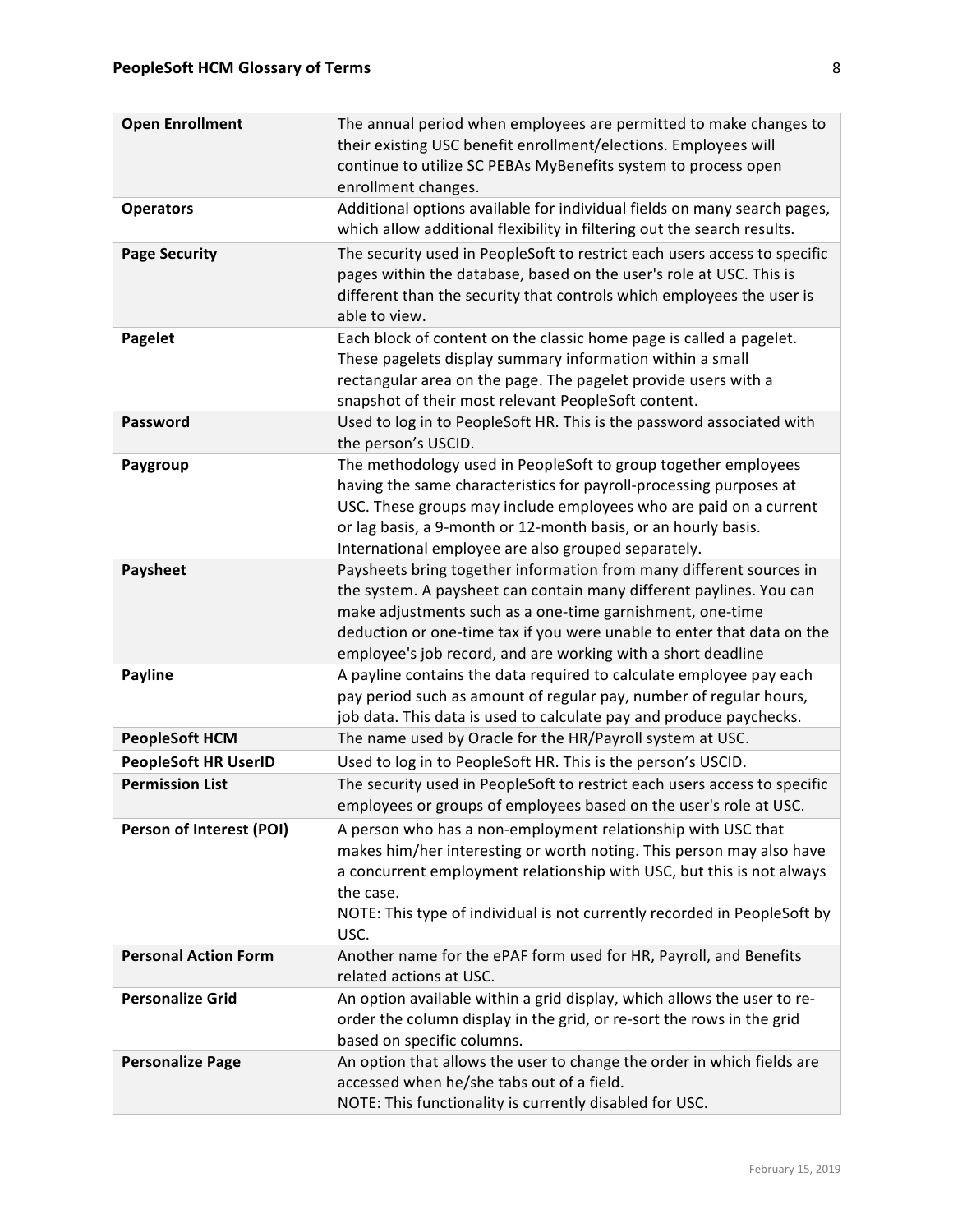| <b>Plan Type</b>         | A category of benefit offered by USC, such as Medical, Dental and          |
|--------------------------|----------------------------------------------------------------------------|
|                          | Vision. Employees make separate benefit elections for each Plan Type       |
|                          | offered.                                                                   |
| Premium                  | The employee cost (deduction) associated with a Benefit Plan or            |
|                          | General Deduction elected by the employee.                                 |
| <b>Primary Job</b>       | Typically indicated with a zero (0) is the employee's main position at     |
|                          | USC. For example, if an FTE Staff employee has an Internal Dual            |
|                          | Assignment the FTE position would be the primary job and the dual          |
|                          | would be listed as a secondary job.                                        |
| Query                    | Reporting functions within PeopleSoft. These queries will capture all      |
|                          | data currently housed in Data Warehouse.                                   |
| <b>Records</b>           | A combination of multiple fields that are related to a certain topic tied  |
|                          | to the person or area of interest.                                         |
| Recycle                  | The method of returning an ePAF form to the initiator for                  |
|                          | edits/updates. After a recycle action is taken, the form must go back      |
|                          | through the workflow for approvals.                                        |
| <b>Regular/Temporary</b> | This field refers to the position type at USC. Regular = FTE faculty and   |
|                          | staff; Affiliate = AFL; Research Grant = RGP; Time Limited = TML;          |
|                          | Temporary = TFC temp faculty and TSF temp staff.                           |
| Role                     | The security setting used in PeopleSoft to group together pages and        |
|                          | processes, so that users with the same responsibilities at USC have the    |
|                          | same page access within the database.                                      |
| <b>Rows</b>              | The horizontal component of the table. Rows contain unique VALUES          |
|                          | for each of the columns included in the table.                             |
| <b>Run Control</b>       | A type of online page that is used to begin a process or run a report.     |
| <b>Salary Grade</b>      | This is the SC State Pay Bands (1-10).                                     |
| <b>Salary Plan</b>       | The methodology used in PeopleSoft to group together employees             |
|                          | having salary limitations and other parameters. At USC, the Classified     |
|                          | Salary Plan consists of 10 Pay Grades and is subject to associated pay     |
|                          | ranges. The Unclassified Salary Plan does not contain Pay Grade or         |
|                          | salary ranges.                                                             |
| Save                     | Selected by the user when all data entry on the page has been              |
|                          | completed. This commits the updates to the database.                       |
|                          | NOTE: When multiple tabs are displayed, it is essential to review all of   |
|                          | the applicable tab and make updates on all of them before clicking the     |
|                          | Save button.                                                               |
| <b>Savings Plans</b>     | The retirement-type benefits offered by USC that include employee          |
|                          | contributions. These include both 401(k) and 403(b) Plan Types.            |
| <b>Scroll Area</b>       | The individual sections on a page where multiple rows may exist. A         |
|                          | single page may contain multiple scroll areas. When adding rows to a       |
|                          | page, it is critical that the row be inserted into the correct scroll area |
|                          | on the page.                                                               |
| <b>Search</b>            | An icon located in the Universal Navigation Header that allows the         |
|                          | user to insert text and locate all pages in the database that reference    |
|                          | that text.                                                                 |
| <b>Search Page</b>       | A page format used throughout PeopleSoft to assist users in filtering      |
|                          | large amounts of data and locating the desired information.                |
|                          |                                                                            |